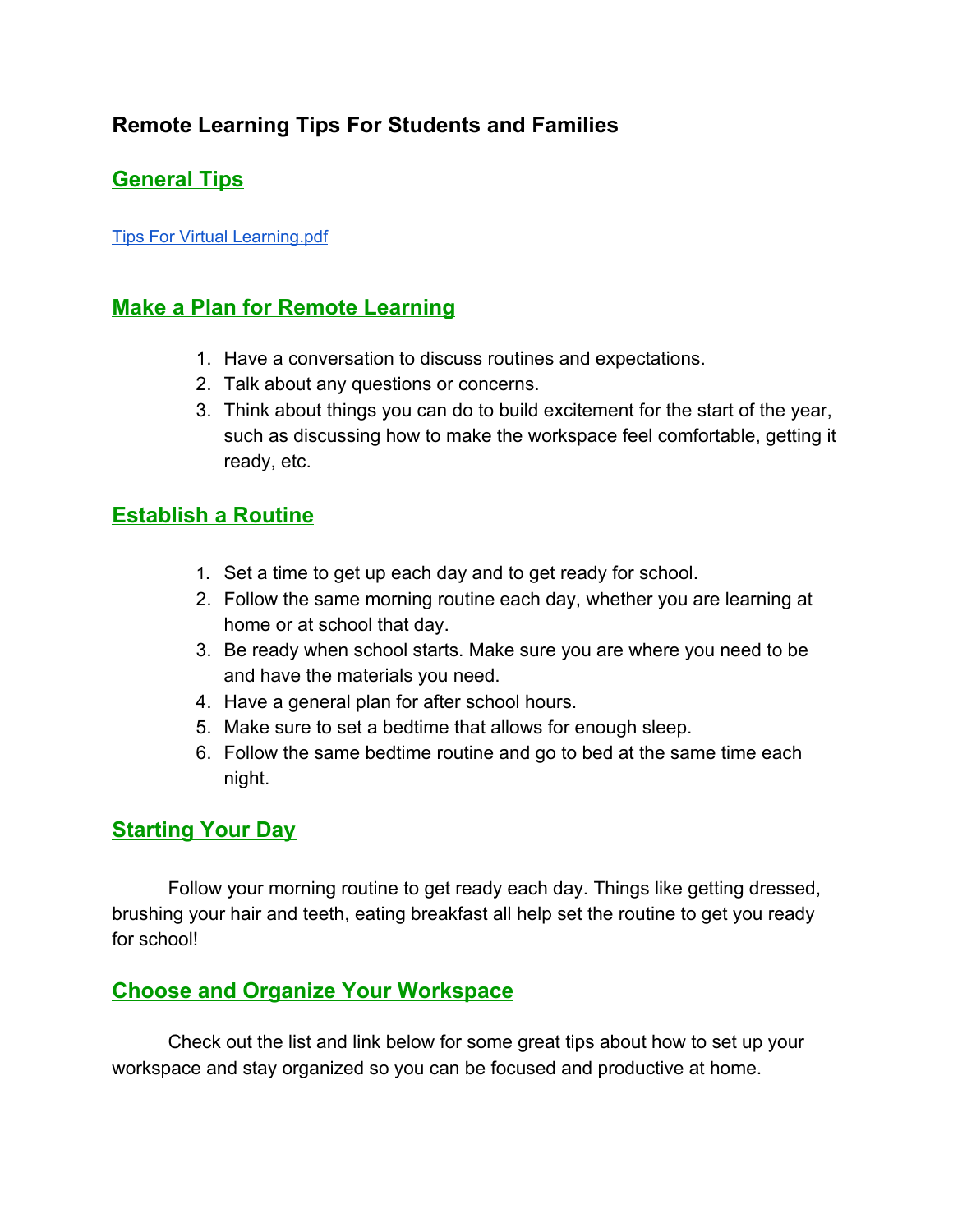- 1. Where do you work best? Think about the following:
	- A. Do you like bright lighting or softer/natural light?
	- B. Do you need to sit at a table to do work or to help with focus? Is there another space that works better?
	- C. Do you work better with little noise, white noise, or some other background noise?
	- D. Do you work better in a room that is warmer or cooler?

2. Find a place in your home where you feel comfortable yet alert with limited distractions.

3. Make sure you have the materials you will need close by (pens, pencils, paper, calculator, book etc).

**[9 Tips for Creating the Perfect Study Space](https://www.scholastic.com/parents/school-success/homework-help/study-skills-test-taking-tips/9-tips-creating-perfect-study-space.html)** 

#### **Getting started with schoolwork**

Feeling overwhelmed about your work and where to start? Here are some helpful tips to get you organized:

- 1. Make a list of everything you need to do.
- 2. Identify what is most important or needs to be done first.
- 3. Estimate how much time it will take you to complete each task.
- 4. Break tasks down into smaller chunks and do the easiest thing first to build momentum.
- 5. Or do the most difficult thing first to get it out of the way and decrease anxiety! Different things work for different people.

**Tips to Increase Motivation** 

### **Allow for Movement and Breaks**

- 1. Consider sitting or standing at your workspace.
- 2. Consider changing your seat from a chair or the floor if appropriate.
- 3. Consider use of a small, non distracting fidget while you work.
- 4. Stretch/move between classes.
- 5. Move to a different area for lunch.

### **Get Moving**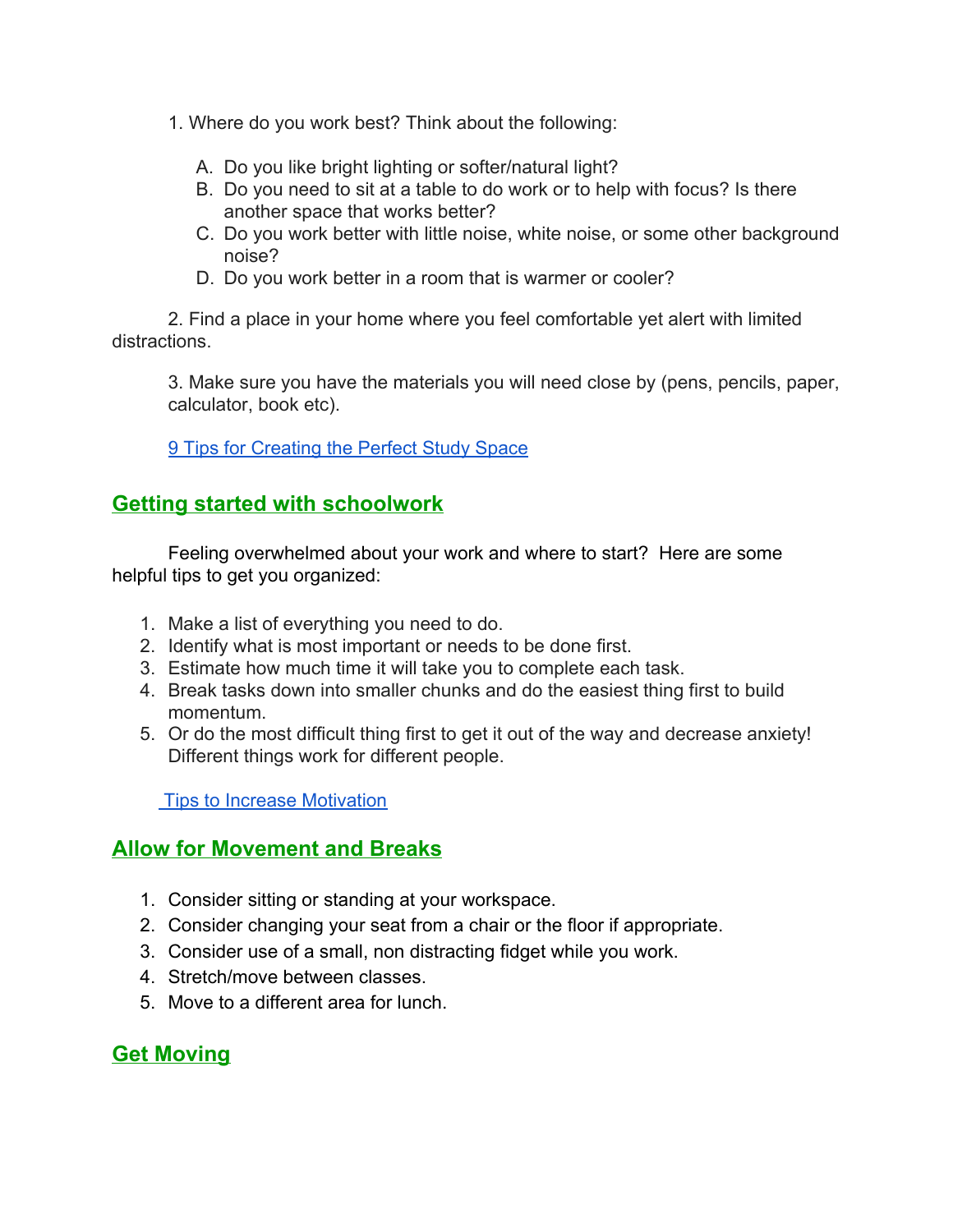- 1. Physical activity in your day increases physical and mental well being. Walk, run, jump rope, dance, play!
- 2. Spend some time outdoors each day when it is possible to do so safely.

## **Social Connection Resources**

Social distancing is important, yet this may leave many of us struggling to feel connected to others. Check out the list below for some ideas about how to stay socially connected to family and friends during this time of social distancing.

- 1. Host a virtual gathering with friends/family for quality time (e.g. video chat, group call, etc.)
- 2. Call, text, email or chat with someone you haven't connected with in a while.
- 3. Have a virtual Netflix viewing party.
- 4. Play a board game with people in your living space and/or via video chat.
- 5. Check in with a friend through text or phone at least once per day.
- 6. Play video games with friends online.
- 7. Eat meals together through video chat.
- 8. Go on a walk while chatting on the phone.
- 9. Bake while video chatting at the same time.

#### **Get Enough Sleep**

The American Academy of Pediatrics recommends that children who are 6-12 years old get 9-12 hours of sleep each night, and children who are 13-18 years old get 8-10 hours of sleep each night.

Following the same routine at night is helpful in getting enough sleep. It may include starting a bedtime routine 30 minutes before you go to bed where you do a relaxing activity, listen to soft music, put away any electronics, etc.

Just like your workspace, you may wish to think about where you sleep and how you will be most comfortable:

- 1. Do you prefer a dark room or do you prefer to have some soft lighting?
- 2. Do you like to have silence or some "white noise"?
- 3. Is the room a comfortable temperature?

### **Reach Out For Help When Needed**